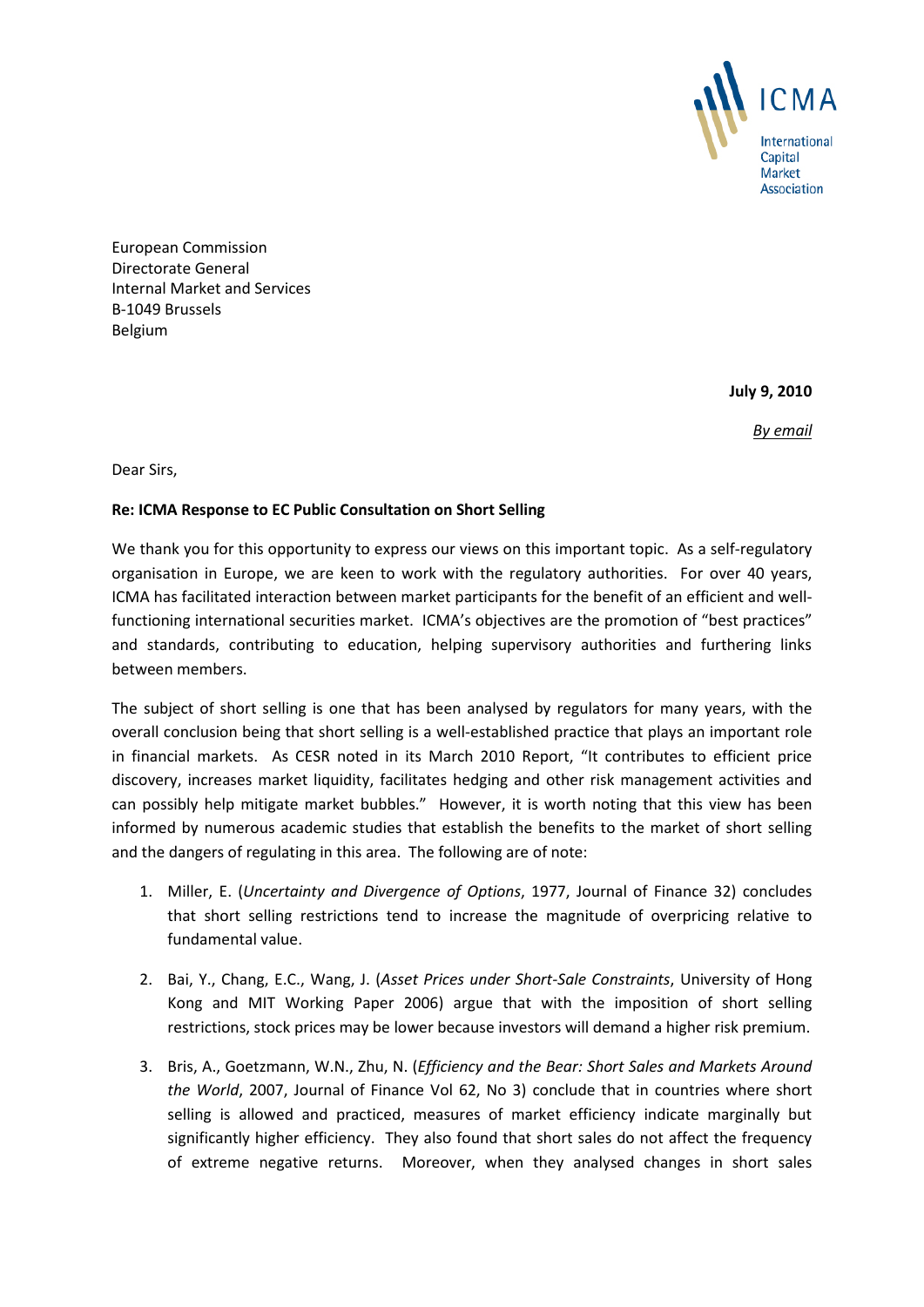regulation in five countries (Hong Kong, Malaysia, Thailand, Sweden and Norway) they found that removing restrictions on short sales led to gains in efficiency and the negative skewness of market returns increases marginally. Apart from this study, there is no other research on the hypothesis that short selling may amplify price swings.

- 4. Bris, A. (*Short Selling Activity in Financial Stocks and the SEC July 15th Emergency Order*, 2008, [www.imd.ch/news/upload/Report.pdf](http://www.imd.ch/news/upload/Report.pdf) argues that the SEC 15 July 2008 Emergency Order was associated with a decline in the liquidity of the stocks that were the subject of the Order. Moreover, he finds that the affected stocks suffered a significant decline in market efficiency and in market quality (liquidity and volatility) following the Emergency Order.
- 5. Clifton, M., and Snape, M. (*The Effect of Short-selling Restrictions on Liquidity: Evidence from the London Stock Exchange*, 2008, report commissioned by the London Stock Exchange) found that after the temporary ban on short selling imposed by the UK FSA in September 2008, stocks on the restricted list had lower liquidity compared to the control stocks.
- 6. Boehmer, E., Jones, C.M., Zhang, X. (*Shackling Short Sellers: The 2008 Shorting Ban*, 2008, preliminary draft, [http://www.tinbergen.nl/~NYSEEuronext/TIWorkshop2009/Papers/BoehmerJonesZhang200](http://www.tinbergen.nl/~NYSEEuronext/TIWorkshop2009/Papers/BoehmerJonesZhang2009.pdf) [9.pdf\)](http://www.tinbergen.nl/~NYSEEuronext/TIWorkshop2009/Papers/BoehmerJonesZhang2009.pdf) show that the stocks on the SEC restricted list suffered a "severe degradation" in market quality as measured by spreads, price impacts, and intraday volatility.
- 7. FSA Statistical analysis (Annex 2 of DP09/1, February 2009) shows that in relation to the FSA's temporary short selling ban there was a marked decrease in trading volume and a widening of bid-ask spreads for the restricted shares. Moreover, one alleged criticism of short selling is that it may amplify price declines forcing stock prices below their fundamental value. If this were true, a ban on short selling would therefore reduce extreme negative returns for restricted shares. However, the FSA did not find any evidence that their short selling ban had reduced extreme negative returns for the restricted shares. Additionally, the FSA found no link between negative abnormal stock returns and the level of stock lending.
- 8. Oliver Wyman report (*The effects of short-selling public disclosure regimes on equity markets: A comparative analysis of US and European markets*, 2010, [http://www.oliverwyman.com/ow/pdf\\_files/OW\\_EN\\_FS\\_PUBL\\_2010\\_Short\\_Selling.pdf\)](http://www.oliverwyman.com/ow/pdf_files/OW_EN_FS_PUBL_2010_Short_Selling.pdf) concludes that in markets subject to public short selling disclosure requirements (SSDR), liquidity provided by short sellers is impaired due to the combined effects of both a lack of willingness of investors to disclose short interest and a reduction in market capacity to support short selling. They estimate that public SSDRs decrease short sellers' participation in equity markets by approximately  $20 - 25%$ . This finding is confirmed both by the use of a short interest ratio as well as by proprietary data soured from sell-side institutions. As short selling liquidity decreases there are material impacts to the markets for the affected securities as trading volumes decrease, bid-ask spreads widen, price discovery becomes less efficient and intraday volatility increases.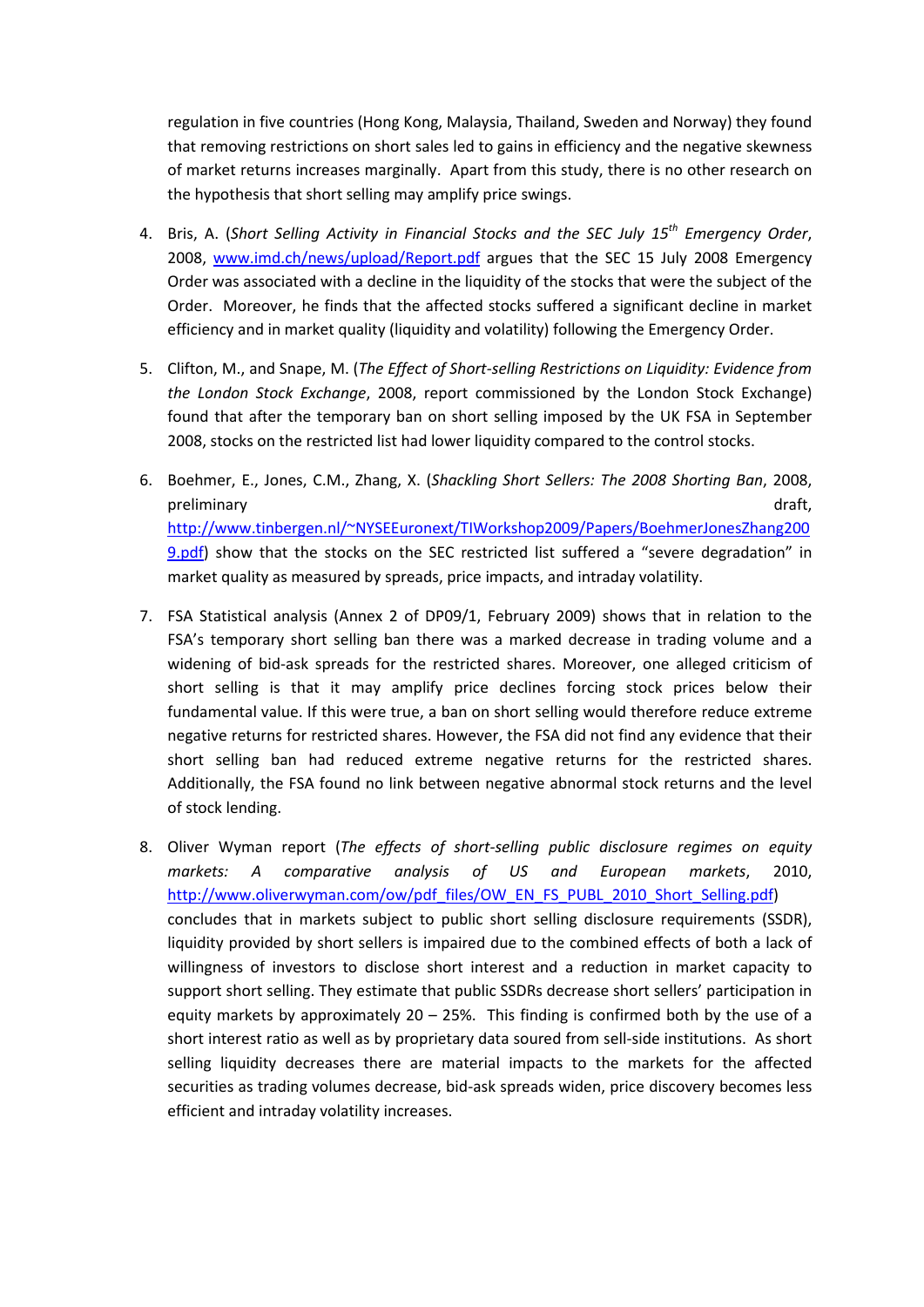When considering whether to implement a short selling regime and the scope the regime should take, we would strongly urge that the differences between equity and corporate and sovereign bond markets be fully taken into account. A regime that is engineered and appropriate for the equity markets may not be appropriate for the corporate bond or sovereign bond markets. This is because corporate and sovereign bond markets work in a completely different way to equity markets. Not only are corporate and sovereign bond markets dealer markets (as opposed to equity markets which are order driven markets) but liquidity in corporate bond and sovereign bond markets is far thinner than for equity markets. For example, analysis (see attached) of Xtrakter's trading data for 2008 shows that for the **top 100** corporate bonds (by volume traded) the highest trade count bond traded 10,000 times in the year (very liquid) but the lowest only traded six times in the whole year. One of the main reasons for this divergence between equity and bond markets has to do with the fact that most investors in bonds hold them till maturity.

Though the various academic studies cited above are largely in respect of shares, there is clearly a need for particular caution if the Commission should consider applying short selling restrictions and public disclosures of short positions to bond markets, which are so much more illiquid than equity markets. If short selling bans and public disclosures have the effect of damaging liquidity in highly liquid equity markets, then applying such regulations to bond markets could cause irreparable damage.

Accordingly, we feel the scope of the regime should be as limited as possible. We would also strongly urge that the scope of any regime should be clearly targeted at addressing existing market failures. The various academic studies cited above would tend to argue that not only is there no evidence of market failure, but applying short selling restrictions and/or public disclosures may actually give rise to market failures.

Nevertheless, our members do feel that regulators should have access to data on short positions for systemic risk and market abuse purposes. To this end, our members would support private reporting to regulators of short positions. However, in respect of sovereign bonds, safeguards would need to be put in place to ensure that there is no potential for abusing the information – i.e. that adequate and appropriate Chinese Walls are put in place between the regulator and the government department issuing the sovereign bond. If a government (as issuer of a sovereign bond) possessed information about the short positions of every player in the market, market participants could face a significant competitive disadvantage.

Given the conclusions of the Oliver Wyman report cited above, the risks of public disclosure of short positions far outweigh any potential benefits and accordingly, we would urge the Commission not to adopt this element of the proposal.

The consultation also asks for views on the application of the regime to transactions carried on outside the EU. In considering this issue, we would ask that the Commission not place EU market participants at a competitive disadvantage. To this end, we would strongly urge the Commission to work with other jurisdictions to ensure that the potential for regulatory arbitrage is limited to the fullest extent possible. Accordingly, we feel that any requirements should be applied extra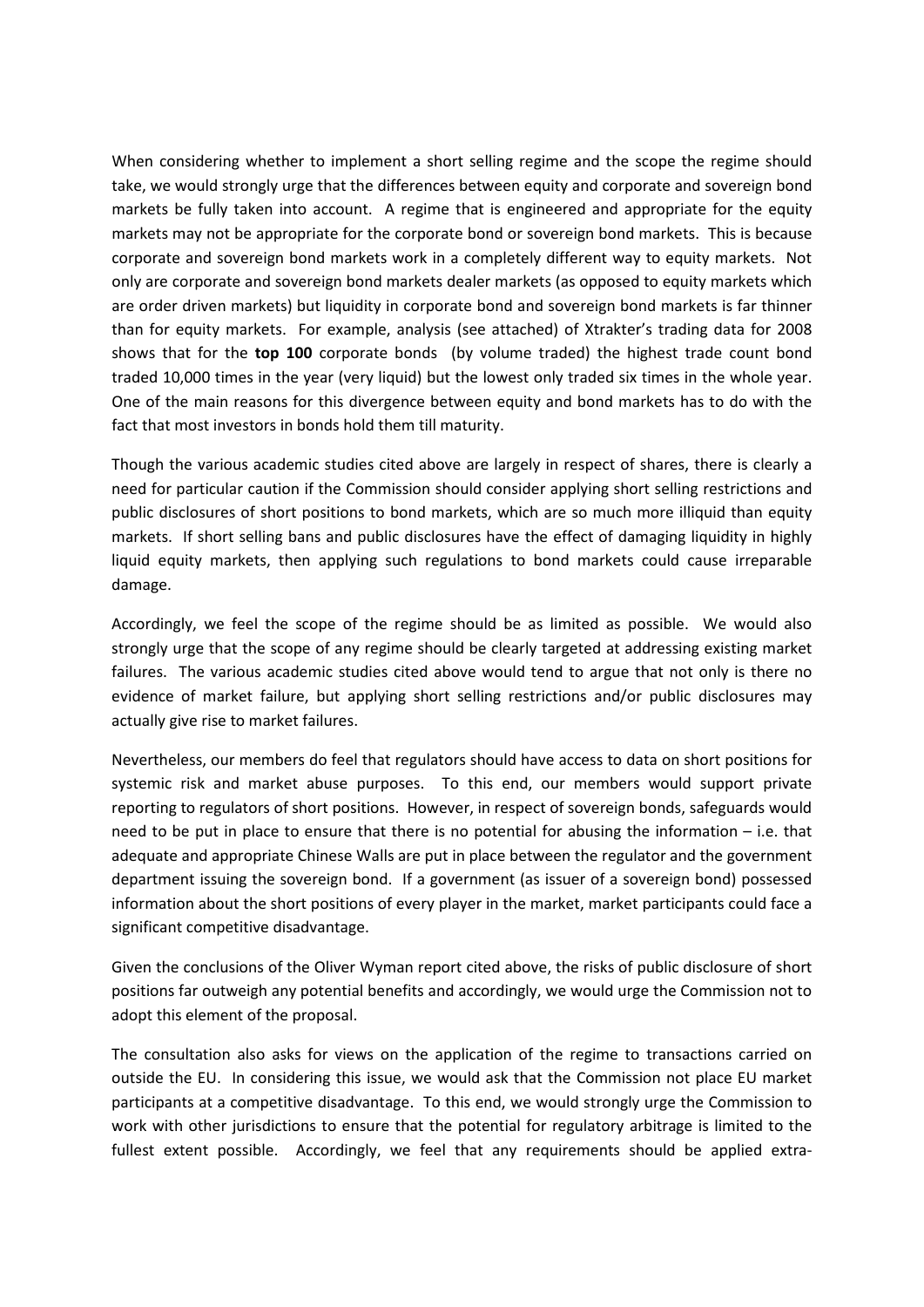territorially to instruments admitted to trading on a venue within the EU, which would ensure consistent treatment for investors both within and outside the EU.

The consultation also asks for views on uncovered short selling. In our view, the risk that uncovered short selling leads to unsettled transactions which contribute to systemic risk is minimal. Failed trades are not a widespread problem in the EU and to the extent that failed trades are proving problematic, the solution is to improve the interconnectivity between the CSDs and the ICSDs across Europe. To the extent that there is "abusive" uncovered short selling (i.e. where the seller has no intention of borrowing and delivering the securities he has sold short) the appropriate remedy is enforcement action under the relevant market abuse regulations.

Views have also been sought regarding possible buy-in rules. The ICSDs currently offer an automatic securities lending facility, which plays a very useful role on reducing delivery failures in the crossborder market. Extending such facilities throughout the settlement/clearing network would be a welcome step.

If the Commission nevertheless decides to introduce a public disclosure regime or an uncovered short selling ban, we would strongly request an exemption for market makers (defined in accordance with the MiFID definition). However, we would urge that a market maker exemption be crafted so that if a firm satisfies the definition of market maker it need not additionally be required to assess every transaction for the transaction to qualify for the exemption. To do so would impose a very heavy cost on firms wanting to take advantage of the exemption.

We hope that you will find these comments useful. Moreover, we would be very happy to discuss this response with you further if that would be helpful.

Yours truly,

Lalitha Colaco-Henry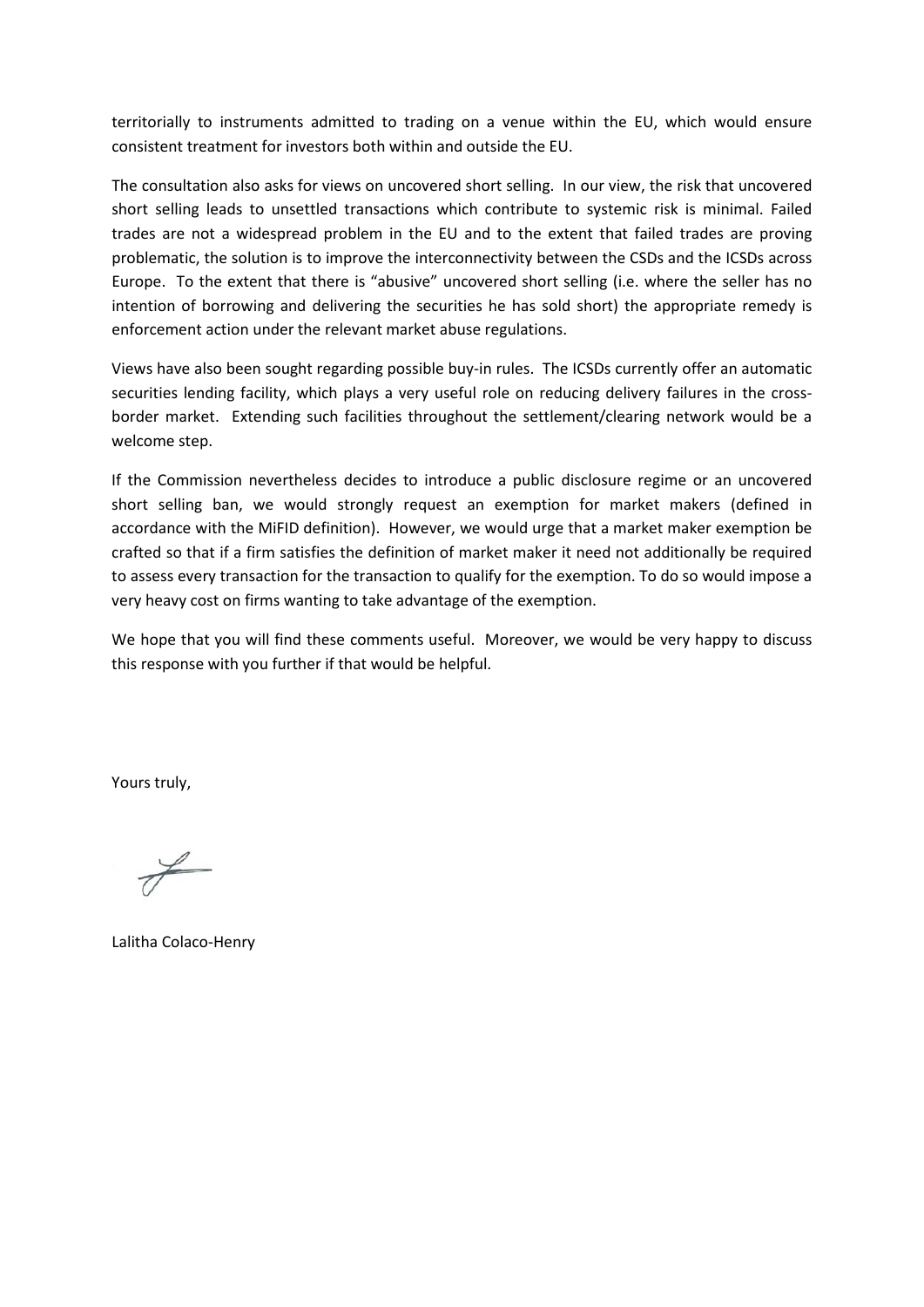# **Bond Analysis - 2008**

Caveats:

- Draft data presented for discussion purposes only.
- All data referred to within this document pertains to the most traded corporate bonds.
- Some double counting within the data (e.g. a Trax matched IDB brokered trade would count as 2 transactions). Xtrakter estimate this at approx 10%, all executed volume figures have been adjusted down to compensate.
- Data may contain repo transactions Xtrakter are working to remove them

## **Total Universe**

Xtrakter provided the full year 2008 summary data for the ~10,000 bonds with the highest executed volume for the full year

|              | $#$ Instruments |
|--------------|-----------------|
| Corps        | 5671            |
| Govt         | 3396            |
| Mtge         | 696             |
| Pfd          |                 |
| NotInBBG     | 8.              |
| <b>Total</b> |                 |

This split between bond types as follows:

As expected the highest turnovers were seen on the government bonds, with corporate bonds making up half of the top 10k instruments. The following analysis is focussed on those 5671 corporate bonds only.

The aim of this analysis is to provide a factual basis to facilitate discussions amongst the FSA Corporate bond working group. We have leveraged the existing matrix for equities Mifid reporting to provide a well understood framework for assessing the relative liquidity between the two products and hence a starting point for discussing appropriate delays to protect capital at risk.

We have also focussed on measures to help assess the population of bonds for which disclosure would (most likely) not harm liquidity. It suggests that no single measure provides a definitive assessment and, given the risks associated with that downside, highlights that an appropriate framework is critical. Measures such as %age turnover, total volume and trade count could be used in combination to provide an acceptable range.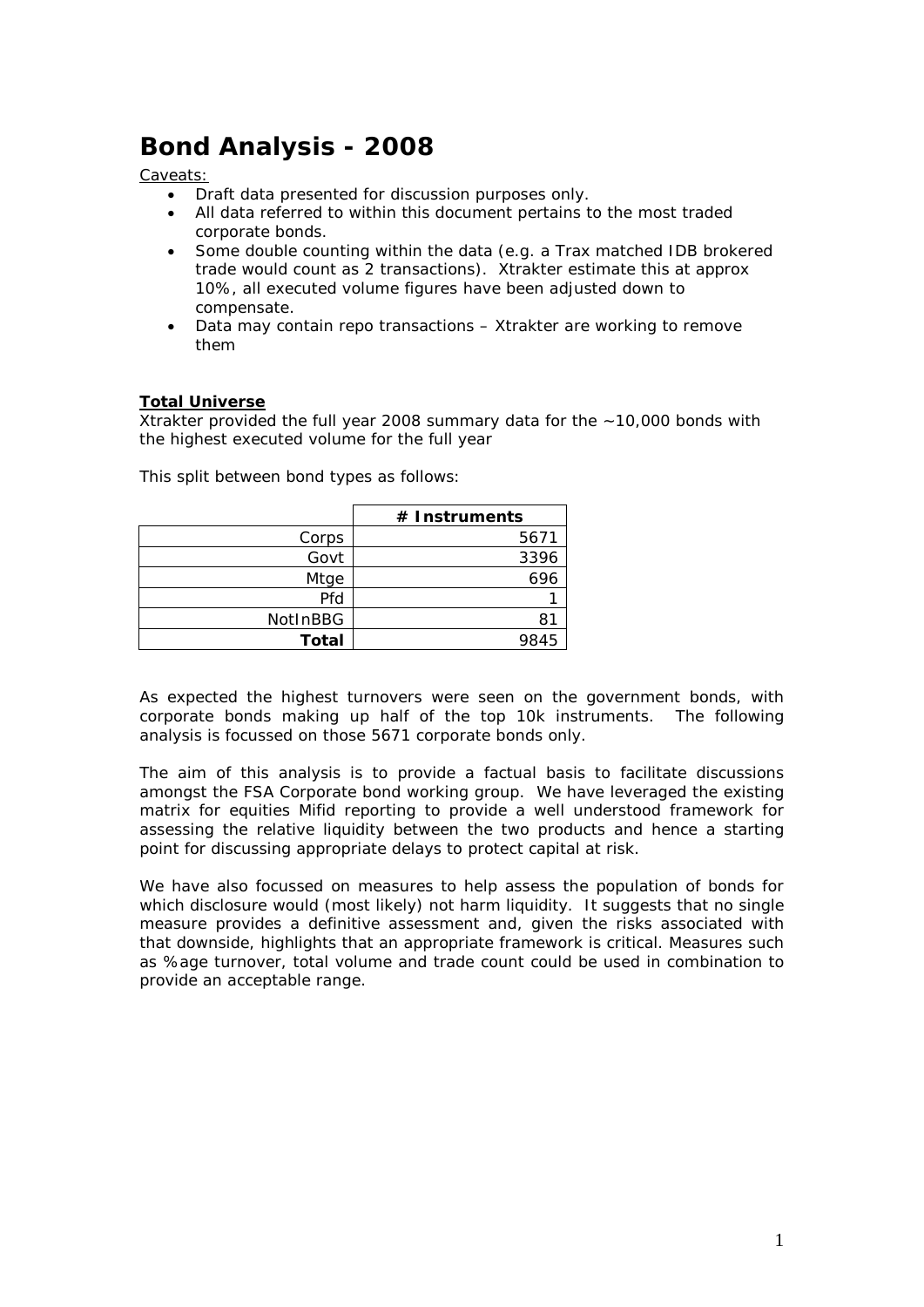## **Total liquidity Compared with Equities**

To provide a high level comparison of the relative liquidity of corporate bonds vs equities we looked at the average volume executed vs the issue size (amount of shares issued for equities): %age turnover.

Note: we are only considering the most liquid bonds vs the total European equity activity. A like for like comparison would therefore show a much lower turnover for bonds, but as the transparency initiative is focussed on the most liquid instruments we felt this was a fair comparison.

The average equity turnover was 257% vs 121% for bonds – clearly highlighting the liquidity differential

**Top 5700 corporate bonds Full Year 2008 (**EUR notional, 10% double count removed)

| Notional Traded      | 6.186.782.284.537 |
|----------------------|-------------------|
| l Issue Size         | 5,114,392,030,433 |
| %Notional/Issue Size | 121%              |

Only 1000 of the corp. bonds achieve the average annual equity %age turnover of 257%

|               | <b>Number of Bonds</b> |  |  |  |
|---------------|------------------------|--|--|--|
| Turnover (%)* | <b>Total</b>           |  |  |  |
| $100+$        | 2737                   |  |  |  |
| $200+$        | 1445                   |  |  |  |
| $257+$        | 1073                   |  |  |  |

## **FESE Equity Full Year 2008**

Data taken from the Federation of European Securities Exchanges website for equity trading volumes and ticket numbers for the full year of 2008:

|                                 |                  |             | Off       |            |          |             |
|---------------------------------|------------------|-------------|-----------|------------|----------|-------------|
|                                 |                  | On Exchange | Exchange  |            |          |             |
|                                 | Value at         |             |           |            | Annual   |             |
|                                 | <b>Month End</b> | Turnover    | Turnover  |            | $%$ age  |             |
| Exchange                        | (EUROm)          | (EURm)      | (EUROm)   | Total      | turnover | $#$ Tickets |
| Athens Exchange                 | 65,271           | 64,781      | 13,232    | 78,013     | 120%     | 9,390,164   |
| Borsa Italiana                  | 374,702          | 1,029,127   | Ω         | 1,029,127  | 275%     | 69,293,592  |
| Bratislava Stock Exchange       | 3,907            |             | 11        | 15         | 0%       | 2.169       |
| <b>Bucharest Stock Exchange</b> | 6,474            | 966         | 85        | 1,051      | 16%      | 800,888     |
| <b>Budapest Stock Exchange</b>  | 13,326           | 20,916      | 51        | 20,967     | 157%     | 1,893,114   |
| <b>Bulgarian Stock Exchange</b> | 6,371            | 939         | 381       | 1.321      | 21%      | 388.821     |
| Cyprus Stock Exchange           | 5,733            | 1,374       | 128       | 1,501      | 26%      | 414,550     |
| Deutsche Börse                  | 797,063          | 2,191,909   | 1,031,594 | 3,223,503  | 404%     | 141,913,900 |
| Euronext                        | 1,508,423        | 2,606,171   | 421,416   | 3,027,587  | 201%     | 191,760,218 |
| Irish Stock Exchange            | 35,519           | 12,816      | 43,406    | 56.222     | 158%     | 1,263,352   |
| Ljubljana Stock Exchange        | 8.468            | 971         | 634       | 1.605      | 19%      | 220,160     |
| London Stock Exchange           | 1,352,327        | 2,601,411   | 1,760,787 | 4,362,198  | 323%     | 201,778,897 |
| Luxembourg Stock Exchange       | 47,809           | 1,311       | Ω         | 1.311      |          | 23,071      |
| Malta Stock Exchange            | 2,567            | 49          | $\Omega$  | 49         | 2%       | 8.656       |
| NASDAQ OMX Nordic               | 404,137          | 818,368     | 100.071   | 918,438    | 227%     | 55,543,264  |
| Oslo Børs                       | 101,982          | 275,916     | 32.252    | 308,168    | 302%     | 16,949,249  |
| Prague Stock Exchange           | 29,615           | 33,764      | 415       | 34,179     | 115%     | 1,396,186   |
| <b>SIX Swiss Exchange</b>       | 616,234          | 57,683      | 13,215    | 70,898     | 12%      | 6,916,219   |
| Spanish Exchanges (BME)         | 680,632          | 1,243,167   | 411,392   | 1,654,558  | 243%     | 37,363,847  |
| <b>SWX Europe</b>               |                  | 899,556     | 53.474    | 953.030    |          | 35,113,602  |
| Warsaw Stock Exchange           | 65,178           | 45,748      | 2,105     | 47,854     | 73%      | 9,839,800   |
| Wiener Börse                    | 54,752           | 71,851      | $\Omega$  | 71,851     | 131%     | 6,205,029   |
| <b>TOTAL</b>                    | 6,180,491        | 11,978,797  | 3,884,647 | 15,863,444 | 257%     | 788,478,748 |

<http://www.fese.be/en/?inc=art&id=4>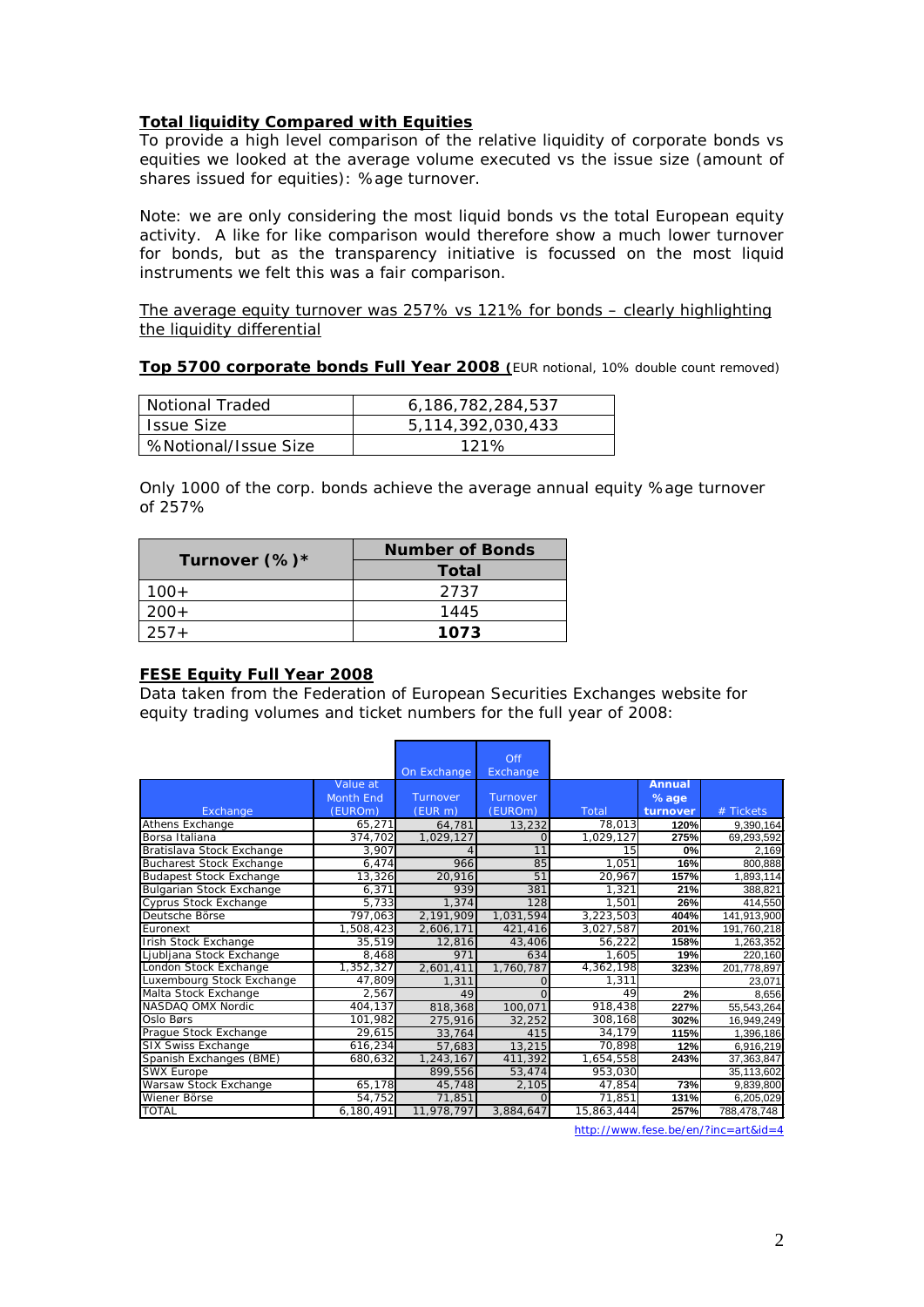#### **Measures of Liquidity**

Total volume traded or %age turnover provide a good indication of liquidity, however as shown below neither taken in isolation provides a definitive measure.

#### **Trade Count:**

For example consider the actual numbers of transactions. If we take the top 100 bonds by volume traded:

| <b>Bond</b><br>Rank | Range   Issue Size (%, EUR, 1.1) |     | <b>Trade Counts</b> |       |     |     |
|---------------------|----------------------------------|-----|---------------------|-------|-----|-----|
| (by Volume)         | <b>High</b>                      | Αv  | Low                 | Hiah  | Av  | Low |
|                     |                                  |     |                     |       |     |     |
| 1 - 100             | 3.558                            | 585 | 124                 | 9.970 | 791 |     |

Within that top 100 bonds the highest trade count bond traded 10k times in the year (very liquid), but another only traded 6 times in the full year – clearly not liquid or, at the very least, an instrument where liquidity would be harmed by disclosure.

As the chart below highlights, the trade count within the Top 100 volume bonds rapidly drops down to the 1-2 trades a day level. So even within the extremely small universe of the top 100 by volume there are bonds that would be classed as illiquid or very illiquid. Any comparison with equity ticket numbers (see  $#$  tickets column in the FESE data) simply reiterates that concern.



Trade count for the Top 100 Volume Traded Bonds (sorted by trade count)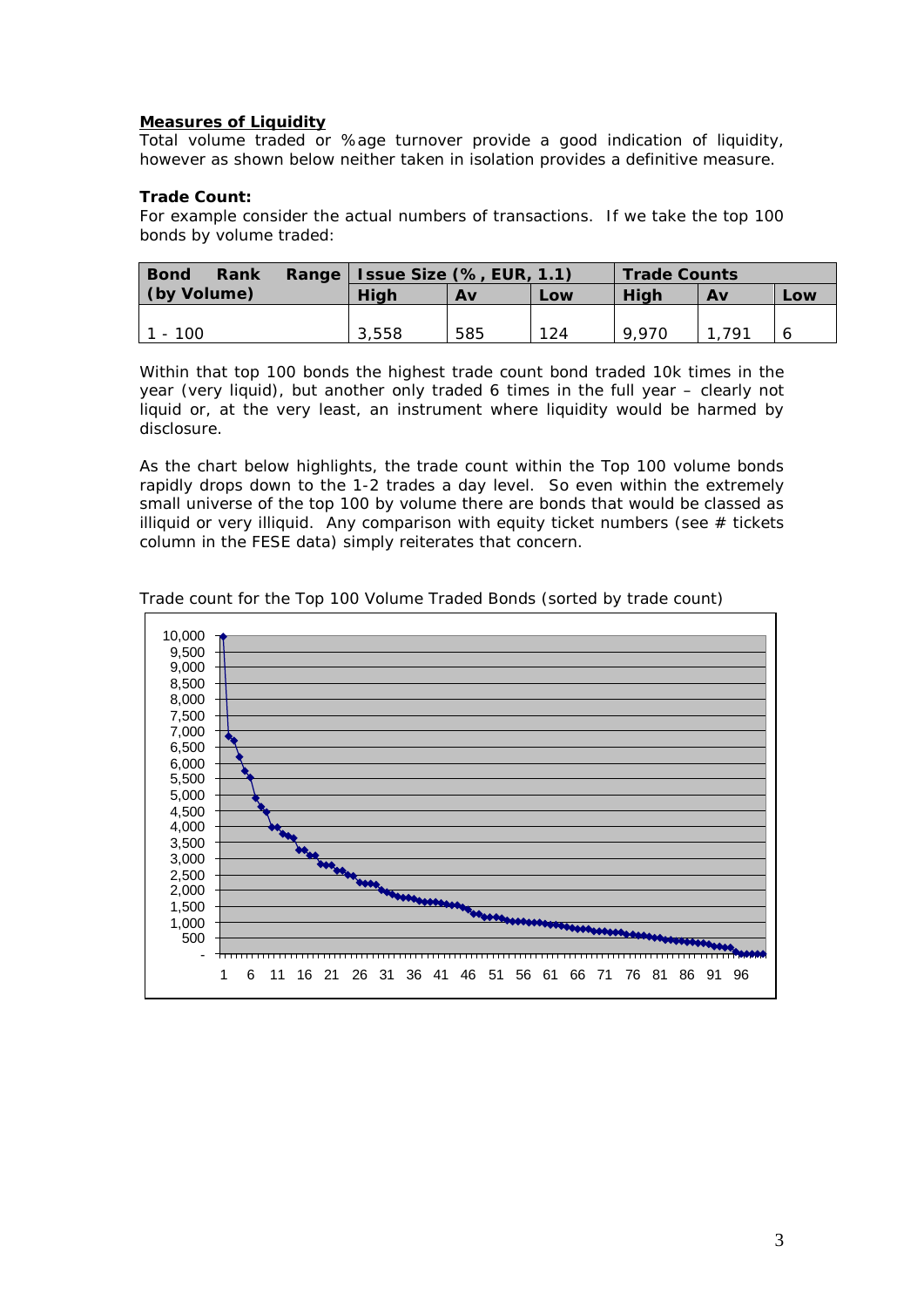|                    | Data     |         |          |                   |                  |                   |                     |
|--------------------|----------|---------|----------|-------------------|------------------|-------------------|---------------------|
| Rank               | Max %age | Av %age | Min %age | <b>Max TCount</b> | <b>Av TCount</b> | <b>Min TCount</b> | <b>Total Volume</b> |
| $1 - 1000$         | 5824%    | 339%    | 25%      | 9970              | 1032             | 5                 | 3,733,828,340,953   |
| 1001-2000          | 2034%    | 160%    | 12%      | 4909              | 594              | 5                 | 1,008,002,460,371   |
| 2001-3000          | 1182%    | 132%    | 12%      | 4589              | 449              | 4                 | 584, 156, 917, 164  |
| 3001-4000          | 2364%    | 132%    | 8%       | 2610              | 345              | 4                 | 399, 338, 165, 998  |
| 4001-5000          | 8361%    | 124%    | 6%       | 2560              | 257              | 4                 | 289, 134, 499, 656  |
| 5001-6000          | 1804%    | 112%    | 6%       | 1776              | 197              | 4                 | 147,428,457,229     |
| <b>Grand Total</b> | 8361%    | 170%    | 6%       | 9970              | 496              | 4                 | 6,161,888,841,371   |

To show that distribution across a wider universe of bonds (ranked by volume executed)

If we consider the Top 1000 bonds by volume executed we again see bonds that by either %age turnover or Trade Count measures would be considered illiquid.

In addition if we rank the bonds by trade count alone, it highlights that of the top 6000 bonds by volume only half trade at least once a day. We would suggest that a bond should trade noticeably more frequently than that if we want to minimise the potential impact on liquidity or capital at risk.

|                  | <b>Trade</b> |
|------------------|--------------|
| <b>Bond Rank</b> | Count        |
| 100              | 2,630        |
| 1000             | 853          |
| 2000             | 430          |
| 3000             | 242          |
| 4000             | 125          |
| 5000             | 27           |

#### **Issue Size**

Generally the larger issues are more liquid, but again in isolation it does not provide a reliable measure of liquidity:

|                    |                  | %age  |      |      | <b>Trade Count</b> |       | Volume executed |                     |                 |
|--------------------|------------------|-------|------|------|--------------------|-------|-----------------|---------------------|-----------------|
| Rank               | <b>IssueSize</b> | Max   | Av   | Min  | <b>Max</b>         | Av    | <b>Min</b>      | <b>Total Volume</b> | MarketShare Vol |
| 1-1000             | 0-500mm          | 5824% | 849% | 289% | 2,204              | 615   | 5.              | 206,286,837,195     | 4%              |
|                    | $>500$ mm        | 3558% | 272% | 25%  | 9.970              | 1.088 | 6               | 3,328,407,714,796   | 58%             |
| 1001-2000          | 0-500mm          | 2034% | 330% | 146% | 2,078              | 470   | 5               | 214,625,229,738     | 3.73%           |
|                    | $>500$ mm        | 262%  | 96%  | 12%  | 4,909              | 630   |                 | 717,884,182,315     | 12.47%          |
| 2001-3000          | 0-500mm          | 1182% | 221% | 96%  | 4,589              | 386   |                 | 183,843,995,255     | 3.19%           |
|                    | $>500$ mm        | 135%  | 63%  | 12%  | 3,013              | 490   |                 | 344, 336, 998, 548  | 5.98%           |
| 3001-4000          | 0-500mm          | 2364% | 211% | 68%  | 2,227              | 263   |                 | 161,465,896,945     | 2.81%           |
|                    | $>500$ mm        | 88%   | 46%  | 8%   | 2,610              | 424   |                 | 206, 791, 261, 661  | 3.59%           |
| 4001-5000          | 0-500mm          | 5786% | 166% | 49%  | 2,137              | 233   |                 | 134,597,511,762     | 2.34%           |
|                    | $>500$ mm        | 62%   | 33%  | 6%   | 1,889              | 280   |                 | 121,838,823,995     | 2.12%           |
| 5001-6000          | 0-500mm          | 1804% | 151% | 41%  | 1,264              | 173   |                 | 81,791,775,441      | 1.42%           |
|                    | $>500$ mm        | 45%   | 27%  | 6%   | 1,634              | 226   |                 | 52,720,152,848      | 0.92%           |
| <b>Grand Total</b> |                  | 5824% | 157% | 6%   | 9,970              | 503   |                 | 5,754,590,380,499   | 100.00%         |

This chart shows bonds issued in EUR, GBP and USD only – issue size in CCY, Vols in EUR equivalents (hence does not compare exactly with the above data)